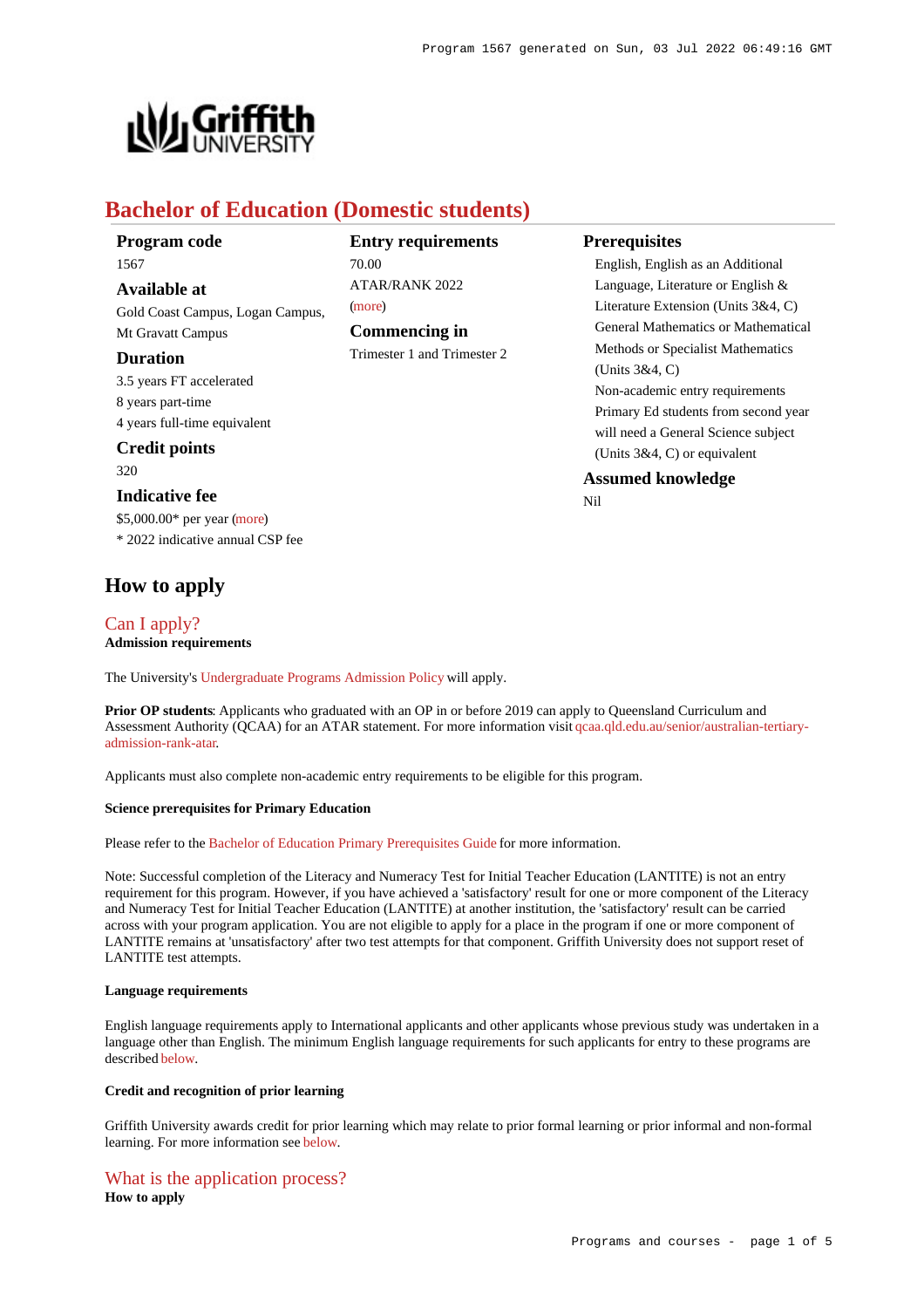### **Application closing dates:**

- **Trimester 1-2023:** 31 January 2023 (QTAC and UAC)
- **Trimester 2-2023:** 19 June 2023 (QTAC)| 31 January 2023 (UAC\*)

[\*] Please note: This is the closing date for the current admission cycle which ends in March 2023. Applicants applying after this date can apply from mid-April 2023 when the next UAC admission cycle opens, and the university continues to make offers for Trimester 2. The final UAC application close date for Trimester 2 will be confirmed in April 2023.

Selection for admission to this program is made on the basis of academic merit and non-academic entry requirements. Selection for admission is competitive as the number of applicants generally exceeds the places available.

The minimum requirement for eligibility for admission is completion of Year 12 of secondary school or equivalent academic achievement. Prerequisites for admission may be specified in terms of levels of achievement in particular Year 12 subjects. Prerequisite conditions may be satisfied by other study or experience which is considered to be equivalent to the Year 12 prerequisites. More information is available on the [Prerequisites and Assumed Knowledge](https://www.griffith.edu.au/apply/prerequisites-assumed-knowledge) website.

Further information for Queensland students completing an ATAR can be found [here](https://www.griffith.edu.au/apply/undergraduate-study/high-school-students/admission-in-2021).

Domestic applicants should apply for admission through the [Queensland Tertiary Admission Centre \(QTAC\)](http://www.qtac.edu.au/).

Domestic applicants from NSW and ACT should apply for admission through the [Universities Admissions Centre \(UAC\)](http://www.uac.edu.au/).

**Note:** As part of the [Australian Institute for Teaching and Leadership \(AITSL\) revised Standards and Procedures \(2015\)](https://www.aitsl.edu.au/initial-teacher-education/ite-reform/accreditation), applicants to initial teacher education programs (pre-service teachers) must satisfy both academic and non-academic entry criteria for selection to this program. For further information, please visit the [QTAC Teacher entry](http://www.qtac.edu.au/courses---institutions/teacher-entry) website.

A summary of the student profile for this program can be found on the QTAC website for [Gold Coast](https://www.qtac.edu.au/courses/listing/bachelor-of-education-232272/)  $| \le a$ href=https://www.qtac.edu.au/courses/listing/bachelor-of-education-261422/" target="\_blank">Logan | <a href=https://www.qtac.edu.au/courses/listing/bachelor-of-education-223342/" target="\_blank">Mt Gravatt. The Rank profile is located on the **Student Profile** tab.

### **Guaranteed Admission Scheme**

This degree is excluded from the Guaranteed Admission Scheme.

## [What are the language requirements?](https://www148.griffith.edu.au/programs-courses/Program/1567/HowToApply/Domestic#language)

### **Language requirements**

English language requirements apply to International applicants and other applicants whose previous secondary studies were completed in a country other than Australia, Canada, New Zealand, Republic of Ireland, United Kingdom or the United States of America or undertaken in a language other than English. The minimum English language requirements for such applicants for entry to this program are as follows:

- A minimum overall band score of 7.5 in IELTS (Academic) with a score of at least 8.0 for Listening and Speaking and a score of at least 7.0 for Reading and Writing;
- OR a score of at least 4 in each of the areas of Speaking, Listening, Reading and Writing in the ISLPR<sup>\*</sup>;
- OR successful completion of at least one year full-time Bachelor-level study where the language of instruction is English in Australia, Canada, New Zealand, Republic of Ireland, United Kingdom or the United States of America.

*\* The ISLPR test will only be accepted if it has been administered by ISLPR Language Services, 9 Gowrie Street, Mt Gravatt, Queensland.*

English test results must be no more than two years old.

The Direct Entry Program (DEP) pathway is not accepted for this program.

This program is accredited and language requirements have been set to ensure applicants meet both Griffith University language requirements and requirements for registration within Queensland. The Queensland College of Teachers requires graduating teachers to provide evidence of English Language Proficiency (ELP) with their application for registration unless they have completed the full four years of higher education study required for registration in English in Australia, Canada, New Zealand, Republic of Ireland, United Kingdom or the United States of America. Further information is available on the [Queensland College of Teachers](http://www.qct.edu.au/registration/english-language-proficiency-requirement) website.

# [What are the QTAC/UAC entry requirements?](https://www148.griffith.edu.au/programs-courses/Program/1567/HowToApply/Domestic#tac-entry-requirements)

## **QTAC application information**

**Bachelor of Education - Mt Gravatt**

**ATAR/RANK \***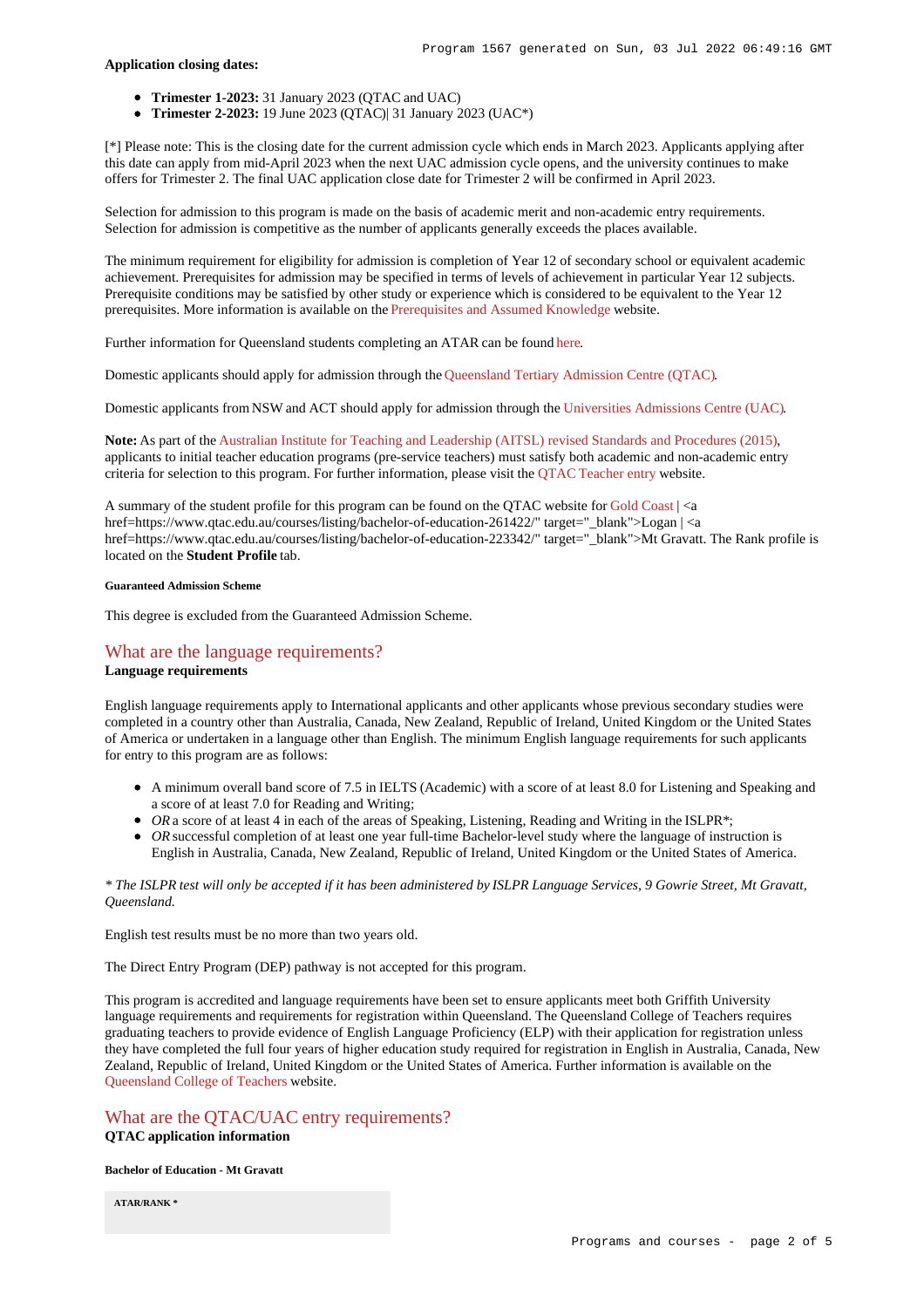70.00 **VET Qualification** Diploma **QTAC code**

223342

**Duration**

3.5 years full-time

**Prerequisites**

English, English as an Additional Language, Literature or English && Literature Extension (Units 3&4, C); General Mathematics or Mathematical Methods or Specialist Mathematics (Units 3&4, C); Non-academic entry requirements. Primary Ed students from second year will need a General Science subject (Units 3&4, C) or equivalent.

#### **Recommended**

Secondary Education: Senior studies in chosen teaching areas. MATHS requires Mathematical Methods or Specialist Mathematics (Units 3&4, C) successfully completed at senior level. CHEMISTRY, PHYSICS OR BIOLOGY require the chosen area successfully completed at senior level.

### **Bachelor of Education - Gold Coast**

**ATAR/RANK \***

70.00

**VET Qualification**

Diploma

**QTAC code**

232272

**Duration**

3.5 years full-time

**Prerequisites**

English, English as an Additional Language, Literature or English && Literature Extension (Units 3&4, C); General Mathematics or Mathematical Methods or Specialist Mathematics (Units 3&4, C); Non-academic entry requirements. Primary Ed students from second year will need a General Science subject (Units 3&4, C) or equivalent.

#### **Recommended**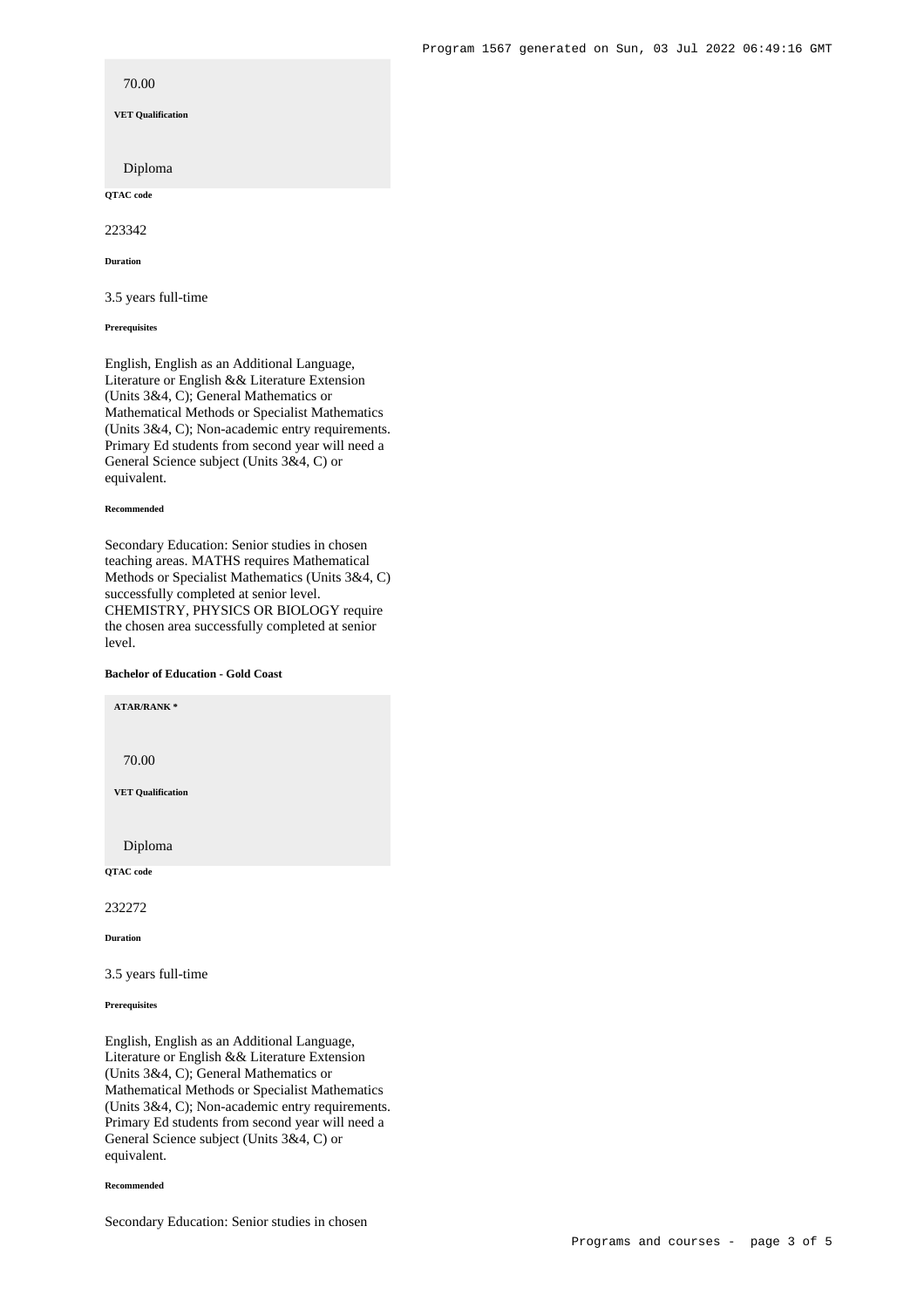teaching areas. MATHS requires Mathematical Methods or Specialist Mathematics (Units 3&4, C) successfully completed at senior level. CHEMISTRY, PHYSICS OR BIOLOGY require the chosen area successfully completed at senior level.

*\*The above ATAR/Rank from the 2022 admission cycle represents the minimum adjusted ATAR/Rank to which an offer was made. Minimum thresholds can change from year to year and should be used as a guide only for any future intakes. Applicants with VET qualifications may not be offered a place if the lowest selection rank is higher than the equivalent rank for the VET qualification. Quotas may apply to this program.*

#### **Bachelor of Education - Logan**

**ATAR/RANK \***

70.00

**VET Qualification**

Diploma

**QTAC code**

261422

**Duration**

3.5 years full-time

**Prerequisites**

English, English as an Additional Language, Literature or English && Literature Extension (Units 3&4, C); General Mathematics or Mathematical Methods or Specialist Mathematics (Units 3&4, C); Non-academic entry requirements. Primary Ed students from second year will need a General Science subject (Units 3&4, C) or equivalent.

#### **Recommended**

Secondary Education: Senior studies in chosen teaching areas. MATHS requires Mathematical Methods or Specialist Mathematics (Units 3&4, C) successfully completed at senior level. CHEMISTRY, PHYSICS OR BIOLOGY require the chosen area successfully completed at senior level.

*\*The above ATAR/Rank from the 2022 admission cycle represents the minimum adjusted ATAR/Rank to which an offer was made. Minimum thresholds can change from year to year and should be used as a guide only for any future intakes. Applicants with VET qualifications may not be offered a place if the lowest selection rank is higher than the equivalent rank for the VET qualification. Quotas may apply to this program.*

### **UAC application information (for NSW and ACT applicants)**

**Bachelor of Education - Gold Coast**